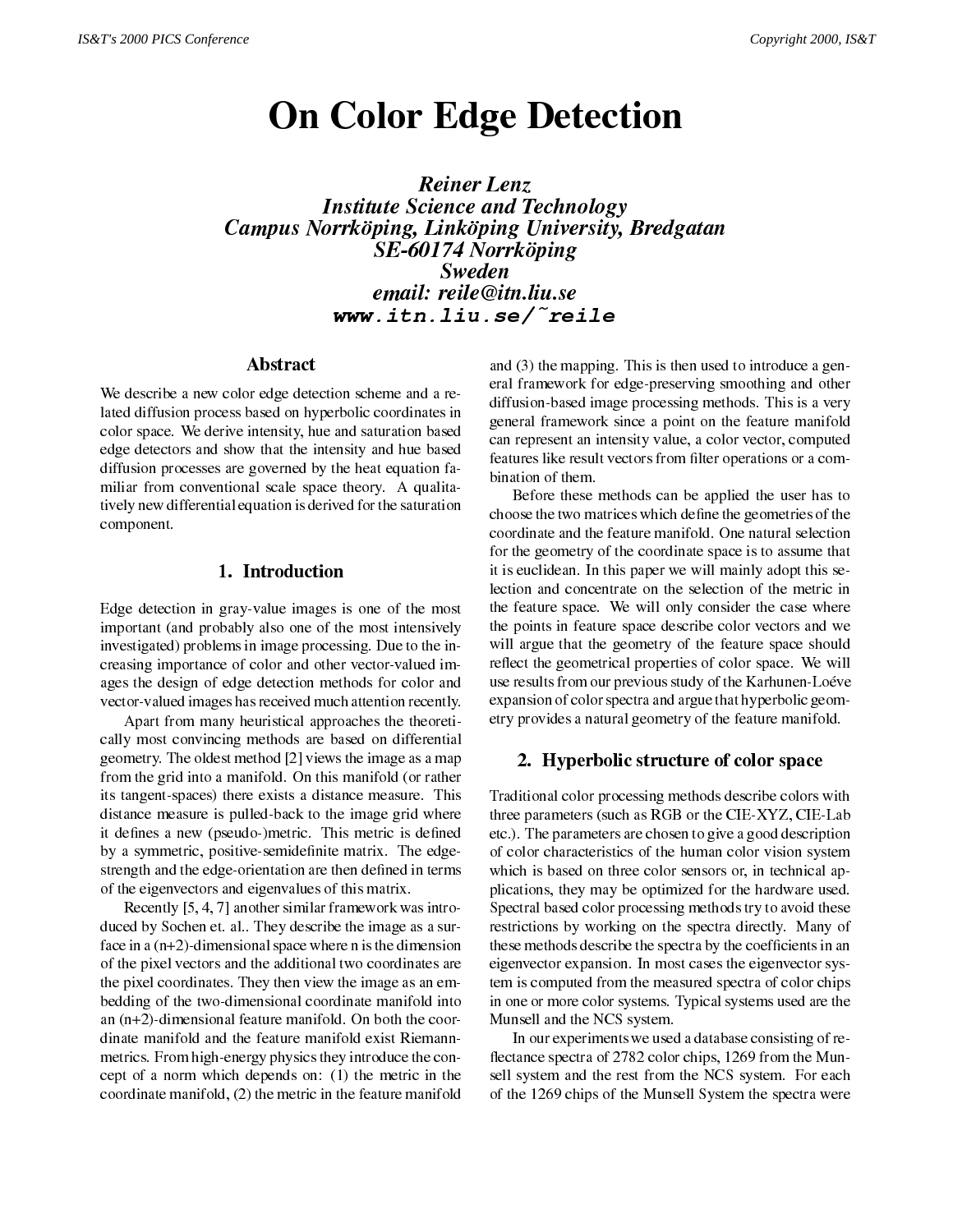measured from 380 nm to 800 nm at 1 nm steps, while the 1513 samples from the NCS system were measured from 380 nm to 780 nm at 5 nm intervals. These measurements were combined in one set consisting of 2782 spectra (sampled in 5 nm steps from 380 nm to 780 nm). These spectra were used to to compute the eigenvector system. When we expanded the spectra in the databases we found that the coef-cients are all located in a cone, with the exception of one spectrum which lies directly on the border 1. A detailed description can be found in [6].



Figure 1: Eigenvector expansion of Munsell color chips

Mathematically we compute N eigenvectors  $\mathbf{b}_m(\lambda)$  (0  $\leq$  $N < 10$  are used in typical applications) and approximate the spectrum  $s(\lambda)$  as:

$$
s(\lambda) \approx \sum_{n=0}^{N} c_n b_m(\lambda).
$$
 (1)

For the spectra of all chips in the database we -nd then that

$$
|c_0|^2 - \sum_{n=1}^{N} |c_n|^2 \ge 0
$$
 (2)

In the cone we can introduce a natural coordinate system consisting of an expansional  $\{p_1, \ldots, p_n\}$  denotes as:

$$
c_0 = e^{\rho} \cosh \alpha
$$
  
\n
$$
c_1 = e^{\rho} \sinh \alpha \cos \phi
$$
  
\n
$$
c_2 = e^{\rho} \sinh \alpha \sin \phi
$$
 (3) to

The three coordinate axes describe: (a) rays through the origin ( $\rho$ ), (b) circles ( $\phi$ ) and (c) hyperbola ( $\alpha$ ). In the following we will view the cone as the product of the real line and the unit disk and express this by using the coordinates (; ) de- ned as: (; ) de- ned as: (; ) de- ned as: (; ) de- ned as: (; ) de- ned as: (; ) de- ned as: (

$$
\rho = \log c_0^2 - c_1^2 - c_2^2
$$
  
\n
$$
\xi = \frac{c_1}{c_0} = \tanh \alpha \cos \phi
$$
  
\n
$$
\eta = \frac{c_2}{c_0} = \tanh \alpha \sin \phi.
$$
 (4)

This leads to the natural coordinate system:

$$
(\alpha, \phi) \mapsto \xi + i\eta = \tanh \alpha e^{i\phi} \tag{5}
$$

on the unit disk.

The natural metric on the unit disk (in the  $(\alpha, \phi)$  coordinate system, system, system, system, system, system, system, system, system, system, system, system, system,

$$
\boldsymbol{H}_{D} = \begin{pmatrix} 1 & 0 \\ 0 & \frac{\sinh 2\alpha}{2} \end{pmatrix} \tag{6}
$$

## 3. The norm of a color image

We now give a formal description of the strategy introduced by Sochen et.al. in [7]. They consider a color (or more general a vector-valued) image as a mapping between mains  $S$  and  $T$  are the coordinate and the feature manifold respectively. Points in the set  $S$  are described by coordinates xandy which are collected in the vector  $x$ . The coordinate vector on  $T$  will be denoted by  $u$ . The metrics on S and T are given by the symmetric matrices G and H. In general these matrices vary over the manifold since we are dealing with Riemann-manifolds:  $G(x)$  and  $H(u)$ . The image  $I : S \rightarrow T$  is a mapping from S to T. The Jacobian matrix of  $I$  is denoted by  $J$  and the inverse, the transpose and the trace of a general matrix  $M$  are given  $\mathbf{D} \mathbf{V} \boldsymbol{M} = \boldsymbol{M} \mathbf{M}$  and  $\mathbf{U} \boldsymbol{(M)}$ .

For such a triple (S; G) ; I; (T ; <sup>H</sup>) the norm is de-ned as:

$$
E = E((S, G), I, (T, H))
$$
  
= 
$$
\int_{S} \sqrt{\det G(x)} \times ...
$$
  
tr 
$$
(G^{-1}(x) J'(x) H (I ((x))) J (x)) dx(7)
$$

This deonly on the geometry of the objects involved, not on the particular coordinate system.

In the general case we have a measurement vector for each point in the set  $S$ . The elements of the feature vectors  $I()$  can then consist of a the raw measurements and/or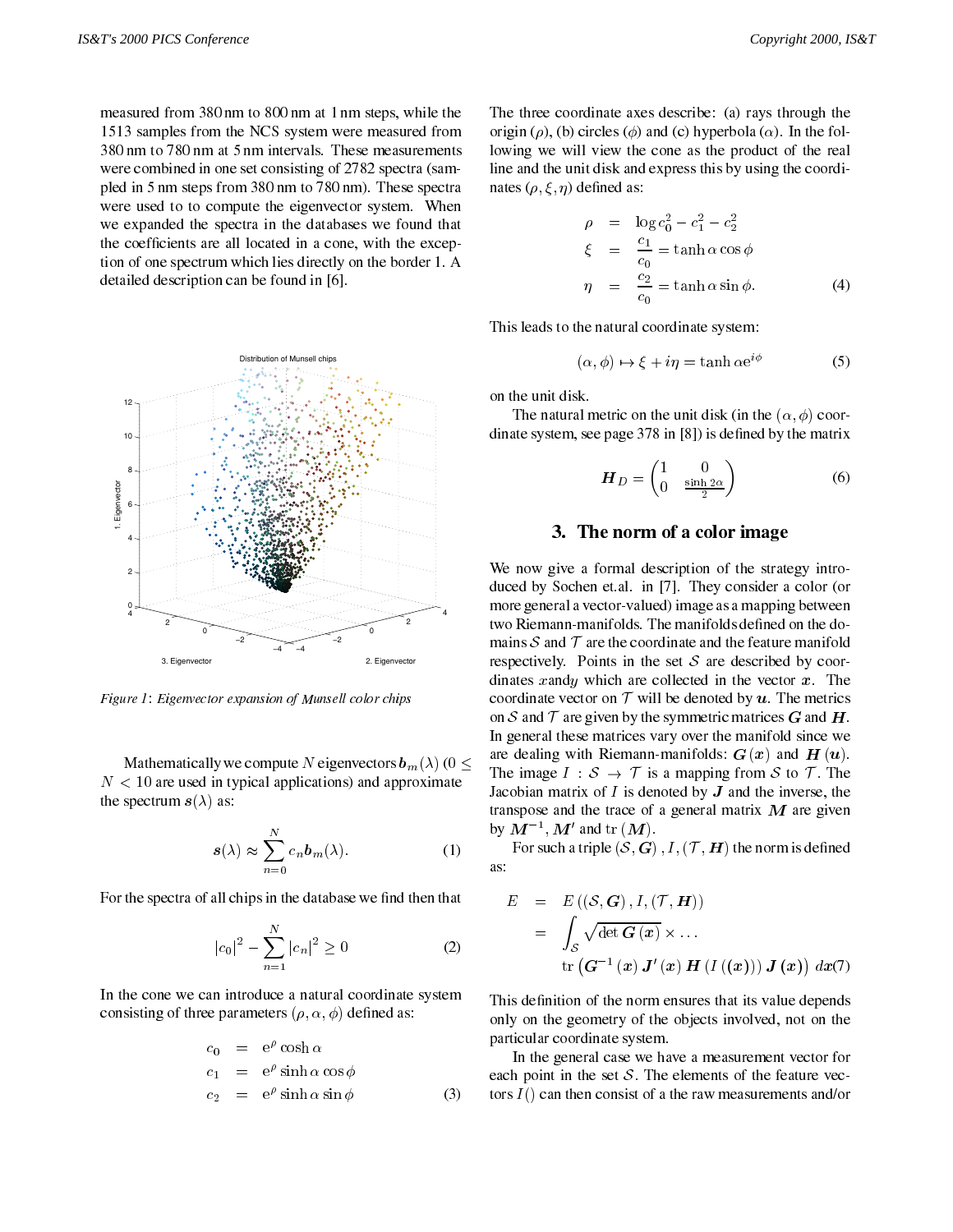computed feature values derived from these raw measurements. Using the measurement vectors we can thus design the feature space  $\mathcal T$  and the matrices  $G(x)$  and  $H(I(x))$ which de- ne the metric structures. In this paper we will be metric structures. In this paper we will be a pap only consider the simplest cases in which the feature vectors  $I(x)$  describe the coordinate vector x and the color at position x.

$$
I: \mathcal{S} \rightarrow \mathcal{T}
$$
  

$$
x \mapsto (x, y, \rho(x), \phi(x), \alpha(x))
$$
 (8)

The Jacobian  $J(x)$  is thus given by:

$$
\mathbf{J}'\left(\mathbf{x}\right) = \begin{pmatrix} 1 & 0 & \rho_x\left(\mathbf{x}\right) & \phi_x\left(\mathbf{x}\right) & \alpha_x\left(\mathbf{x}\right) \\ 0 & 1 & \rho_y\left(\mathbf{x}\right) & \phi_y\left(\mathbf{x}\right) & \alpha_y\left(\mathbf{x}\right) \end{pmatrix} \qquad (9) \qquad \frac{\mathbf{T}}{\mathbf{m}}
$$

where  $f_x(x) = \frac{1}{\partial x}(x)$ .

 $\mathcal{L}$  and also choose the euclidean geometric on S: Its metric metric metric  $\mathcal{L}$ is thus given by the identity matrix  $I : I = G(x)$ . The norm simplication in the case to the case to the case to the case to the case to the case to the case to the c

$$
E\left((\mathcal{S},\mathbf{I}),I,(\mathcal{T},\mathbf{H})\right)=\int_{\mathcal{S}}\text{tr}\left(\mathbf{J}'\left(\mathbf{x}\right)\mathbf{H}\left(I\left(\left(\mathbf{x}\right)\right)\right)\mathbf{J}\left(\mathbf{x}\right)\right) d\mathbf{x} \quad(10)\qquad\text{in }\quad
$$

Selecting the euclidean metric also on the feature manifold (given by the identity matrix  $\boldsymbol{I}$ ) we get the norm

$$
E\left(\left(S,\mathbf{I}\right),I,\left(\mathcal{T},\mathbf{I}\right)\right) = \text{Th}
$$
\n
$$
\int_{S} \text{tr}\left(\mathbf{J}'\left(\mathbf{x}\right)\mathbf{J}\left(\mathbf{x}\right)\right) d\mathbf{x} =
$$
\n
$$
\int_{S} 2 + \left(\rho_{x}^{2}\left(\mathbf{x}\right) + \rho_{y}^{2}\left(\mathbf{x}\right)\right) + \left(\phi_{x}^{2}\left(\mathbf{x}\right) + \phi_{y}^{2}\left(\mathbf{x}\right)\right) + \dots
$$
\n
$$
\left(\alpha_{x}^{2}\left(\mathbf{x}\right) + \alpha_{y}^{2}\left(\mathbf{x}\right)\right) d\mathbf{x} =
$$
\n
$$
\int_{S} 2 + \left|\nabla \rho\left(\mathbf{x}\right)\right|^{2} + \left|\nabla \phi\left(\mathbf{x}\right)\right|^{2} + \left|\nabla \alpha\left(\mathbf{x}\right)\right|^{2} d\mathbf{x} \quad (11) \quad \text{sga}
$$
\n
$$
\text{ent}
$$

where  $|\nabla f(x)|^2 = (f_x^2(x) + f_y^2(x))$  is the squared length  $\sum_{n=1}^{\infty}$ of the gradient of f at  $(x)$ .

The expression  $tr(\mathbf{J}'(\mathbf{x}) \mathbf{J}(\mathbf{x}))$  is often used as a measurement of edge strength in the processing of vector-valued images (see [3])

Geometrically the feature manifold consists of three components: the coordinate manifold (represented by the coordinates  $x, y$ ), the intensity component (represented by the variable  $\rho$ ) and the chromaticity disk (represented by  $t \cdot l$  is the variables  $t$  is the follow-definition of definition  $t$ ing metric on this manifold (see also the de-nition of the metric on the unit disk de-ned in Eq. 6):

$$
\boldsymbol{H}_{D}(\boldsymbol{x}) = \begin{pmatrix} A & 0 & 0 & 0 & 0 \\ 0 & A & 0 & 0 & 0 \\ 0 & 0 & B & 0 & 0 \\ 0 & 0 & 0 & C & 0 \\ 0 & 0 & 0 & 0 & \frac{C \sinh 2\alpha}{2} \end{pmatrix}
$$
 (12) Di

The constants A; B ; C de-ne the weighting between the three different components. This leads to the -nal norm derived from the hyperbolic geometry in color space:

$$
E\left(\left(\mathcal{S}, \mathbf{I}\right), I, \left(\mathcal{T}, \mathbf{H}_{\mathcal{D}}\right)\right) =
$$
\n
$$
\int_{\mathcal{S}} 2A + B \left|\nabla \rho\left(\mathbf{x}\right)\right|^2 + \dots
$$
\n
$$
C\left(\left|\nabla \phi\left(\mathbf{x}\right)\right|^2 + \frac{\sinh 2\alpha\left(\mathbf{x}\right)}{2} \left|\nabla \alpha\left(\mathbf{x}\right)\right|^2\right) \, d\mathbf{x}(13)
$$

#### 4. A non-euclidean scale space

 $\frac{1}{2}$  in | /| to define a generalization of scale-space theory. The general energy function E de-ned in Eq. 7 is used

 $\mathcal{L}$  function  $\mathcal{L}$  and  $\mathcal{L}$  are defined as variational problem in  $\mathcal{L}$ which is solved for the image function  $I$ . As an example consider the case where  $A = C = 0, B = 1/2$  in Eq. 13. This leads to

$$
E_{\rho} = \int_{\mathcal{S}} \frac{1}{2} \left| \nabla \rho \left( \boldsymbol{x} \right) \right|^2 \, d\boldsymbol{x} \tag{14}
$$

in Eq. 13. From the calculus of variation (page 165 in [1]) it is known that the function  $\hat{\rho}(x)$  with the smallest energy  $E_{\rho}$  must satisfy the heat equation

$$
\frac{\partial^2 \widehat{\rho}(\boldsymbol{x})}{\partial x^2} + \frac{\partial^2 \widehat{\rho}(\boldsymbol{x})}{\partial y^2} = \Delta \widehat{\rho}(\boldsymbol{x}, t) = 0 \quad (15)
$$

The original scale-space equation

$$
\frac{\partial \widehat{\rho}(\boldsymbol{x},t)}{\partial t} = -\Delta \widehat{\rho}(\boldsymbol{x},t) \tag{16}
$$

 $y^{(u)}$ <sup>+</sup> ::: can thus be interpreted as the gradient-descent of a diffusion process under the control of the energy function  $E_{\rho}$ . In this way the original function  $\rho(x)$  is embedded in a scale-space  $\rho(x, t)$  where the relation between the different scales is controlled through the gradient of the energy function. Since  $\rho$  describes the intensity coordinate we found that ordinary scale space theory for gray scale images is a special case contained in this framework.

As second example consider the "hyperbolic part"

$$
E_{\alpha} = \int_{\mathcal{S}} \frac{\sinh 2\alpha (x)}{2} |\nabla \alpha (x)|^2 dx \qquad (17)
$$

The Euler-Lagrange equation for this variational problem is then given by (see page 165 in [1]):

$$
\sinh(2\alpha)(\alpha_{xx} + \alpha_{yy}) + \cosh(2\alpha)(\alpha_x^2 + \alpha_y^2) = 0
$$
\n(18)

or

$$
\sinh(2\alpha) \Delta \alpha + \cosh(2\alpha) |\nabla \alpha|^2 = 0 \tag{19}
$$

 $\mathcal{L}_{(4,2)}$  Dividing this by the positive function cosh  $\alpha$  reads to the |  $\sqrt{2}$  new differential equation

$$
\tanh(2\alpha)\,\Delta\alpha + |\nabla\alpha|^2 = 0\tag{20}
$$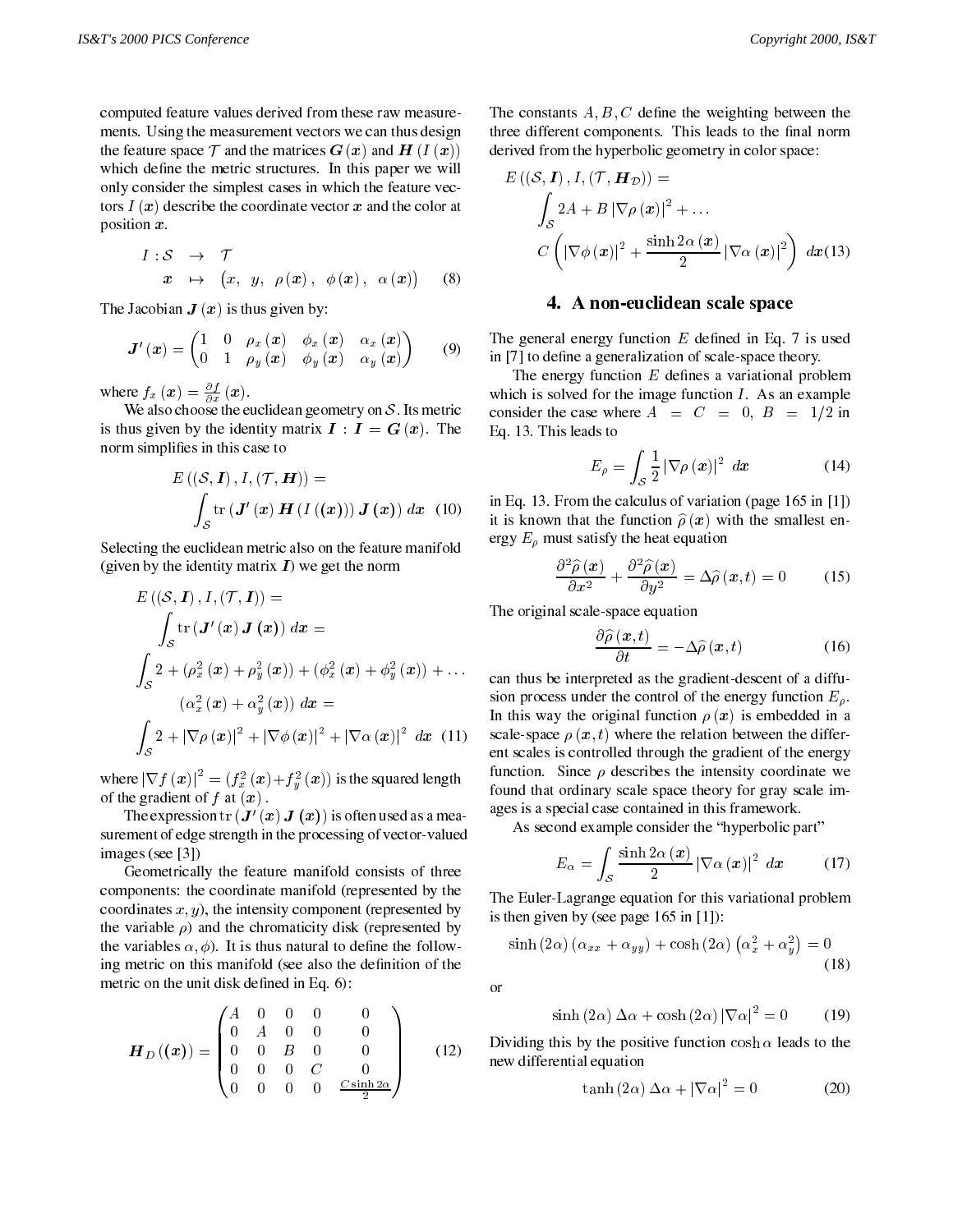## 5. Implementation and Examples

The color processing procedure described so far is based on that we can describe color by the assumption that we can describe color by the few eigenvector coef-cients of the underlying spectra. Today multispectral imaging techniques are only used in special applications. The eigenvector coefficients are there: fore rarely available in practice.What is given instead is usually only a color image in RGB-format.

In the case of RGB images we observe  $\mathbf{r}_B$ tor components are positive and the vectors are thus all located in one octant. In this octant we use the main diagonal cone, with top at the origin, which encloses the whole octant and we introduce hyperbolic coordinates  $(\rho, \alpha, \phi)$  as described in Eq. 4 and 5. These coordinates describe the intensity, the saturation and the hue as described before.

In the experiments we implemented the -ltering operations with the simple Matlab -lters which approximate the gradients with simple 3 - - 3 million million in-and-congrimminal age and the different edge detection schemes in are shown in Figure 2.

#### 6. Summary and conclusions

The principle component analysis of a large database of color spectra shows that the most important coef-cients in the eigenvector expansion are all located in a cone. This seems to be a general property of color spectra in general which reflects the non-negativity of the spectra. Therefore we convert RGB color vectors to a conical coordinate system for further processing. When using these coordinates one has to remember that this coordinate system is based on the physical properties of color spectra relevant for color vision. They do not into account the physiological and psychological processes which are important in the understanding of human color perception.

Based on a hyperbolic coordinate system in spectral color space we introduce a metric in this space of color spectra which is natural in the geometrical sense derived from a general group theoretical framework. This natural metric is then combined with the theory of the Beltrami flow introduced by Sochen et. al. to construct a new color edge detector and a related diffusion process based on gradient decent. We showed that the intensity and hue based diffusion processes are based on the Laplacian and that the diffusion in the saturation component follows a new type of differential equation. Diffusion in the hue variable is also different from conventional scale space processes since the (hue-) values of the process are located on the unit circle and not on the real axis as usual.

# 7. Biography

Reiner Lenz received a Diploma in mathematics from the university in Göttingen (Germany) in 1976 and a PhD degree from Link öping University (Sweden) in 1986. Since 1991 he is docent at Linköping University. He held positions as invited researcher at Zeiss Research Labs, Ger many, ATR, Kyoto, Japan, the Mechanical Eng. Laboratories in Tsukuba Japan and Rutgers University, USA. He is interested in mathematical models for vision and color image processing.

## Acknowledgements

Reiner Lenz was supported by the Swedish Research Council for Engineering Sciences TFR and the CENIIT program of Linköping University.

#### 8. References

- [1] R. Courant and D. Hilbert. Methoden der mathematischen Physik. Springer-Verlag, 1993.
- [2] Silvano di Zenzo. A note on the gradient of a multi-image. Computer Vision, Graphics and Image Processing, Vol. 33, pages 116–125, 1986.
- [3] Bernd Jähne. Digital image processing : concepts, algo $r$ *tunms and scientific applications.* Springer, Berlin, 1997.
- [4] R. Kimmel, N. Sochen, and R. Malladi. From high energy physics to low level vision. In Scale-Space Theory in Computer Vision, Lecture Notes Computer Science, pages 236247. Springer, 1997.
- [5] R. Kimmel, N. Sochen, and R. Malladi. Images as embedding mapps and minimal surfaces: movies, color and volumetric images. In Proceedings CVPR-97, pages 350-355, 1997.
- [6] R. Lenz and P. Meer. Non-euclidean structure of spectral color space. In Polarization and Color Techniques in Industrial Inspection, volume 3826 of Proceedings Europto Series, pages 101112, 1999.
- [7] N. Sochen, R. Kimmel, and R. Malladi. A general framework for low level vision. IEEE-Transactions Image Processng, Vol. 7, No. 3, pages 310-318, 1998.
- [8] Antoni Wawrzynczyk. Group Representations and Special Functions. D. Reidel Publishers, 1984.